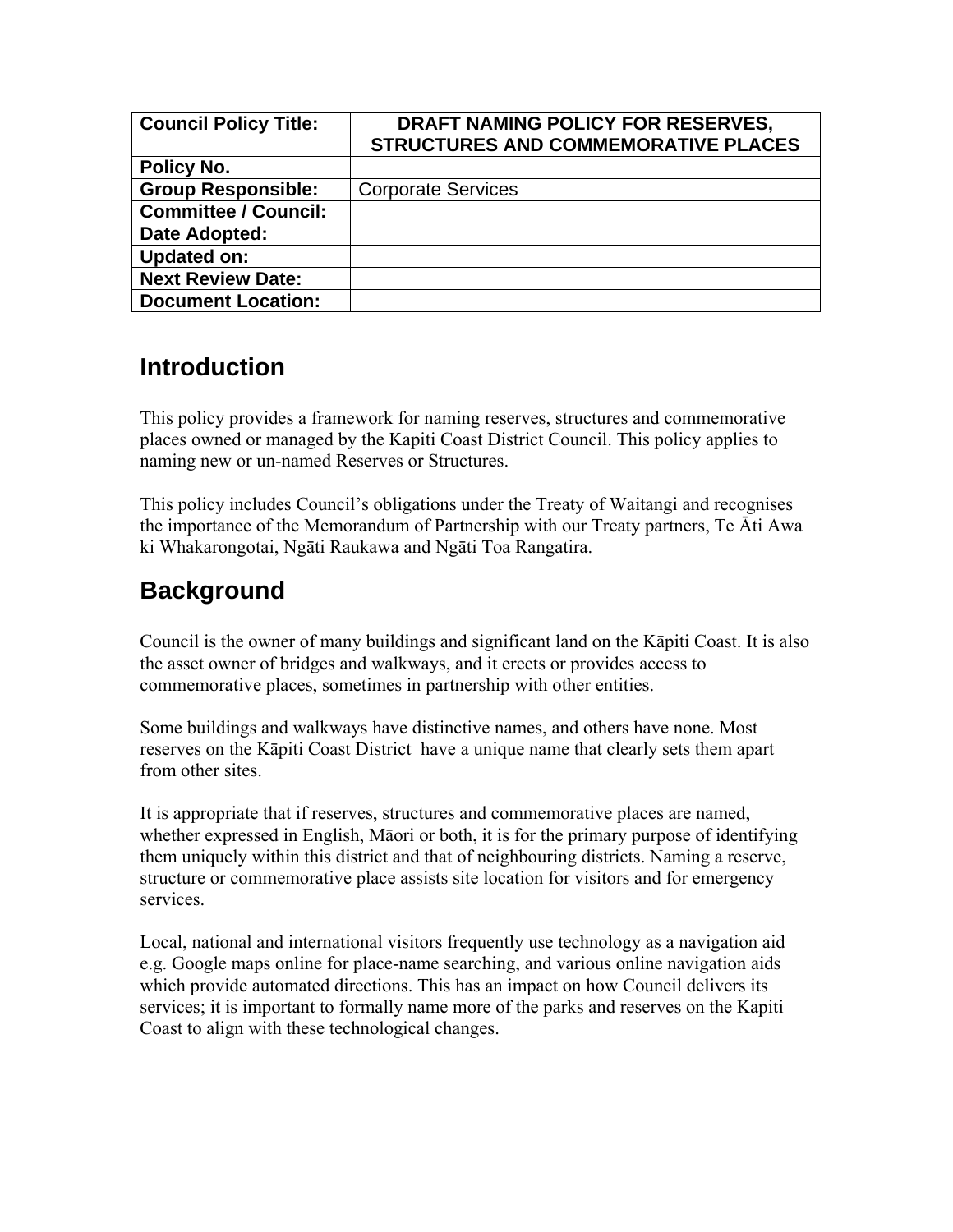The naming of parks, reserves, buildings, walkways, bridges and other structures, or the naming of commemorative places, is one way of providing recognition for an individual, family, hapū, iwi or organisation.

Previously names have recognised individuals from the community. Council has also provided buildings with two names. In some cases this has been a translation of English into te reo Māori, and in other cases this has resulted in two different names being applied. Council may make available naming rights to buildings or structures in recognition of financial contributions (i.e. sponsorship).

Land Information New Zealand keeps a national database of place names and needs to be informed when Council names a reserve.

Council has the right to name parks and reserves under the Reserves Act 1977, section 16(10). However naming reserves of national significance is separate to this policy and should refer to the process set by the New Zealand Geographic Board.

# **Objectives**

The objective is to ensure appropriate names are applied to reserves or structures where it is desirable to do so.

# **Policy Principles**

## **Application of policy**

**Reserves** 

- By default a reserve will inherit the name of the road it is on and a suffix related to its primary use, and will not have signage installed.
- If there are two or more reserves on a road then both will be given unique names, and both will have signage erected as Council's budgets allow.
- Reserves that are currently un-named, have the name of the road applied to them or are being vested in Council can be named to:
	- o Signify their physical location and function; or
	- o Provide recognition to local hapū or iwi; or
	- o Provide recognition to individuals, organisations or historic events.

## **Structures**

- Structures being named should be significant to the local community or the **District**
- Structures can be named to signify their physical location and function, provide recognition to individuals, hapū, iwi or groups, or provide sponsorship opportunities to individuals or organisations.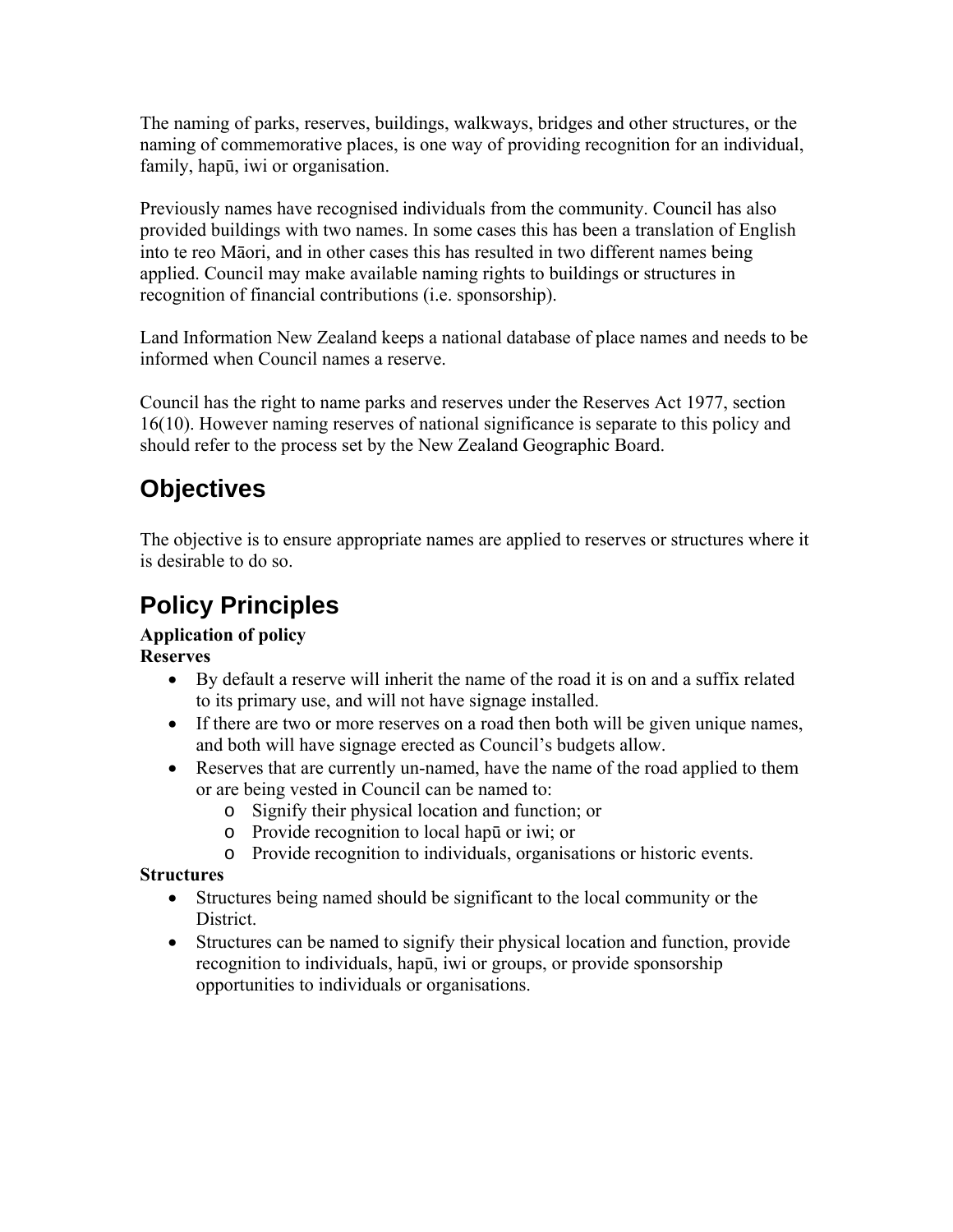### **Decision Making**

Delegations in the Council's Governance Structure take precedence over this policy.

If there are no delegations for this policy in the Governance Structure then:

- For national, regional or district-wide significant reserves the decision should be Councils. If there is any doubt, Council should decide if a reserve has national, regional or district-wide significance.
- For reserves of local significance, the decisions should be the local Community Board's.
- For regionally significant structures or where sponsorship and naming rights are being considered, Community Boards would be consulted but the decision should be Councils.
- For locally significant structures, the decisions should be the Community Board's.
- Decisions around naming commemorative places are also to consider issues such as constructing and maintaining structures, which will be subject to Council's budgets and may be subject to Asset Management Plans.

#### **Considerations**

Points to consider when selecting a name:

• the historical and/or cultural connections to tāngata whenua or individuals from the community;

*Under the Memorandum of Partnership 2008, objectives include:*

*- to actively promote the sustainable management of the District's natural and physical resources and those taonga of significance to the tāngata whenua, in a way that recognises the cultural and spiritual relationship of the tāngata whenua with the natural world;* 

*- to develop consultation between the Council and the tāngata whenua on issues that impact on the social, environmental, economic and cultural wellbeing and development of each partner;* 

*- to develop opportunities within the limitations of Council's powers and functions that enable the tāngata whenua, as a Treaty partner, to share in the decision-making of the district;* 

*- to develop an ongoing programme of information sharing and mutual education to promote greater understanding of cross cultural values and practices;*

- if the proposed name has direct relevance to the site;
- names that reflect a botanical, ecological, geographical or geological element;
- if an individual or organisation has made an outstanding personal or philanthropic contribution to the improvement or development of the site, or the development of a structure, for the improvement of the district;
- if the name of a reserve or structure is appropriate recognition for a person, hapu, iwi or organisation;
- the physical characteristics of the area in which the reserve is located or the structure has been built;
- the history, character, landscape, flora and fauna of the site;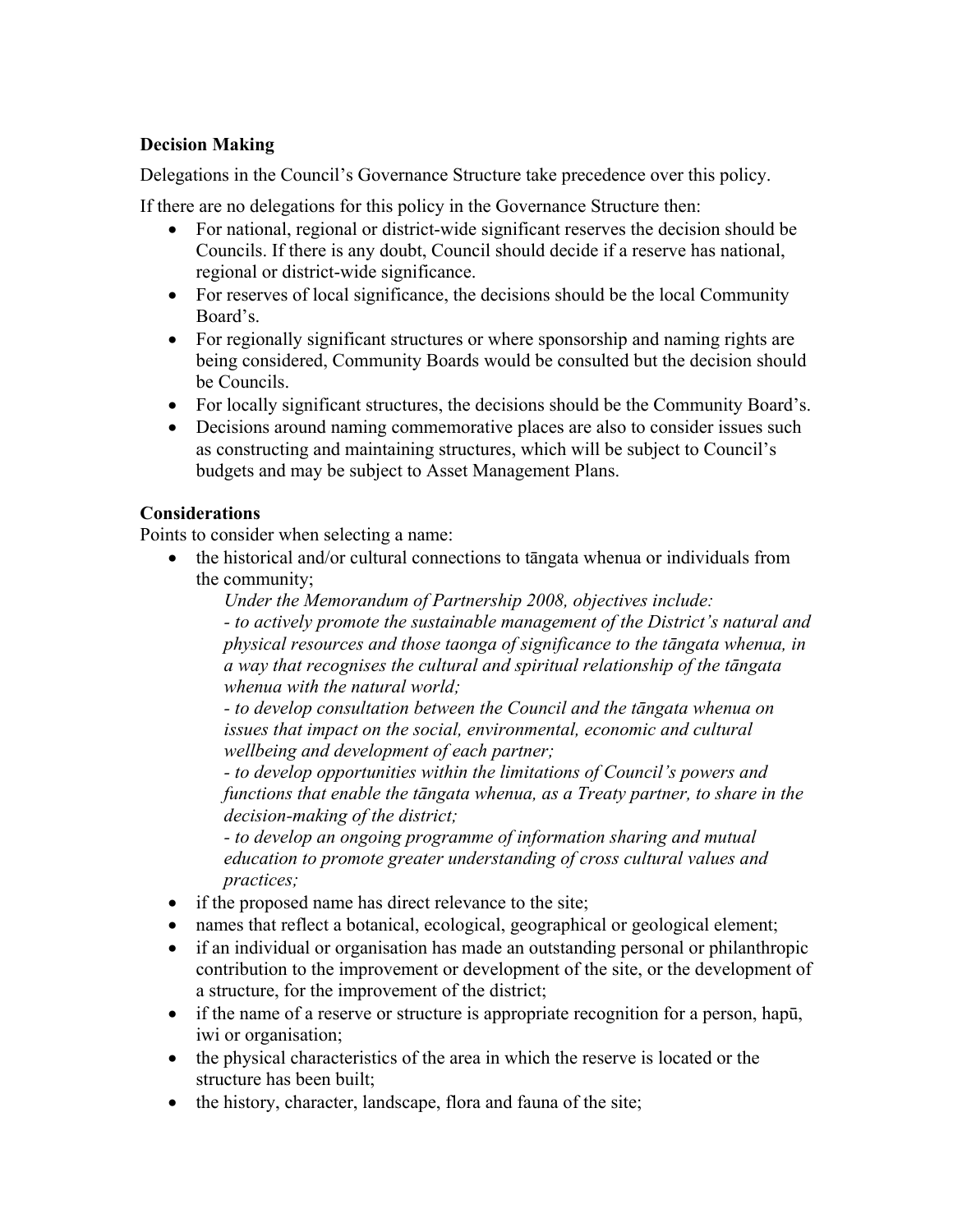- there is usually more than one history associated with reserve sites;
- the function(s) of the reserve or structure;
- if the Geographic Board needs to be involved because of the national significance of a reserve; and
- if there are benefits to be gained from naming rights applied through sponsorship agreements.

The process for naming structures should:

- Maintain an appropriate balance between commercial considerations and the role which names of buildings and other structures play in contributing to the District's sense of identity;
- Enable recognition of a person or organisation (past or present) that has made an outstanding personal or philanthropic contribution to the development of a structure for the improvement of the district;
- Investigate if there are benefits to be gained from naming rights being provided through sponsorship agreements; and

The process for naming reserves should:

- Reflect that there is usually more than one history associated with each site;
- Consider historical and/or cultural connections to tangata whenua or individuals from the community;
- Ensure Council's electronic and printed maps are updated to show all named reserves;
- Ensure processes that assist in maintaining international search engines and navigation aids are developed and followed; and

## **Name restrictions**

A proposed name:

- May not be submitted for approval where the same or similar name occurs within the Kāpiti Coast District or adjacent districts (Porirua or Horowhenua);
- Will have comments sought from relevant interest groups and may be publically notified.
- Include within the name, the purpose or function of the structure or place

## **Consultation with iwi**

Consultation with iwi groups for the District will take the following approach:

- Te Whakaminenga o Kāpiti to provide an updated contact list for members of Te Whakaminenga o Kāpiti. Where possible to identify a list of contacts that may assist staff in implementing this policy, and assist Council during the year if issues arise;
- Ngāti Raukawa and Ngā Hapū o Ōtaki: consultation with the relevant hapū on a case by case basis;
- Te Āti Awa ki Whakarongotai: consultation on a case by case basis;
- Ngāti Toa Rangatira, Ngāti Haumia: consultation on a case by case basis.
- Developers will be provided relevant contact names and will be expected to discuss opportunities with the relevant iwi group. These agreements impact on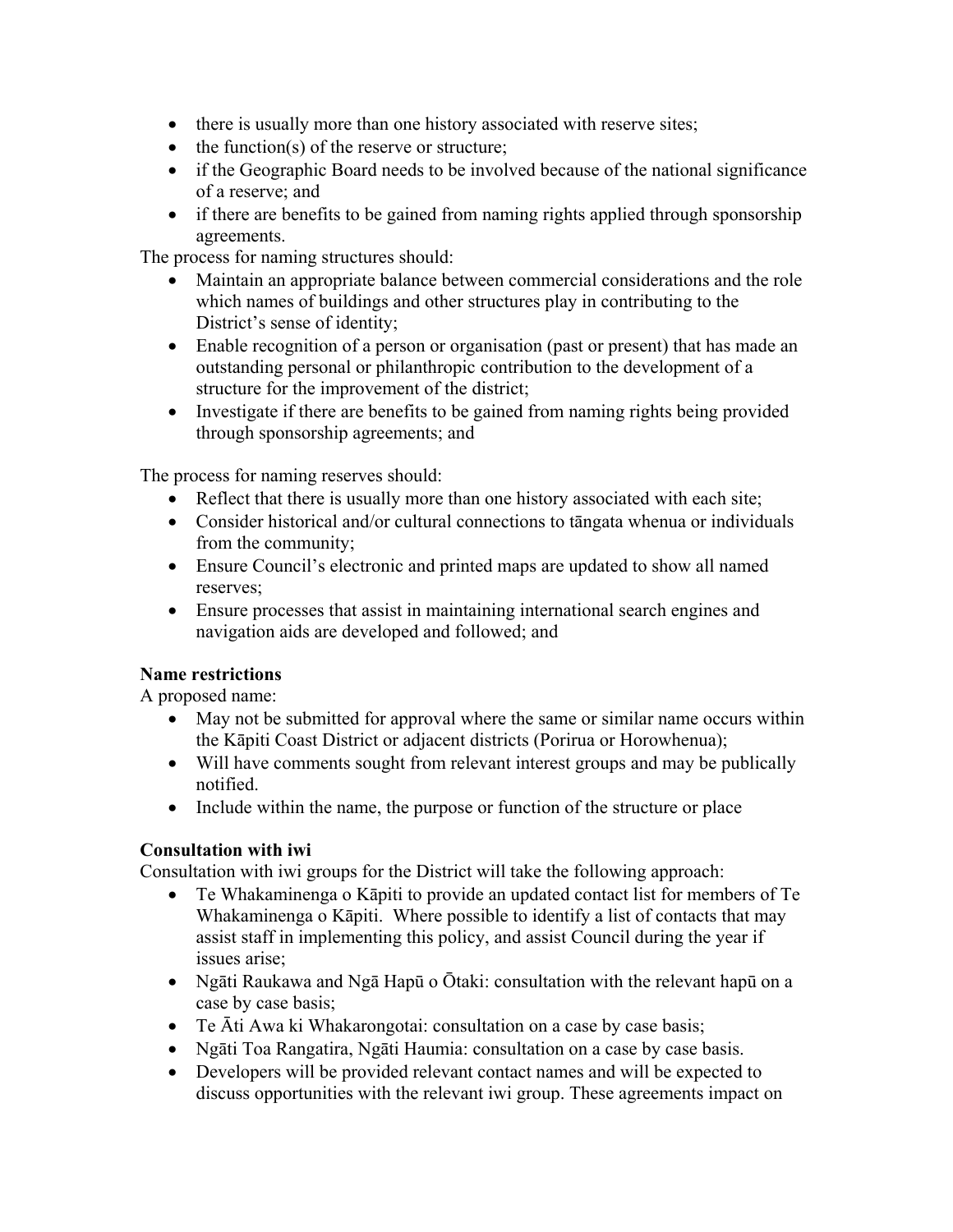timeframes and staff will advise that developers should allow up to 4-6 weeks to complete the discussion.

### **Initiating requests**

Requests to name a reserve or structure can be initiated as a result of:

- a sponsorship or support proposal;
- a developer vesting a reserve or an asset in Council;
- a request from a member of the community through the Mayor, Council or a Community Board; or
- a recommendation from tāngata whenua through their formal structure.

If the name is for a park or reserve that is the only one on a road, exceptional circumstances or support is required for the issue to be considered further.

### **Naming in recognition**

- An un-named reserve, a new structure, a newly acquired structure or a commemorative place can all be named in recognition of an individual, family, hapū or iwi's strong historical link or outstanding contribution to the District or New Zealand.
- They can also be dedicated in recognition of the outstanding contribution a person has made for the establishment or maintenance of a reserve.
- Naming in recognition of an individual should consider if the reserve, structure or commemorative place is an appropriate recognition for the contribution they have made. Other recognition methods must be considered, such as naming roads and open spaces.
- A reserve, structure or commemorative place named after an individual, family, hapū or iwi shall only have one name.
- If the function of a previously named building changes (i.e. from a District Library to a Community Hall), then only the suffix denoting the function of the building should be changed.
- The name of the reserve, structure or commemorative place should be appropriately displayed, with a plaque noting the date and rationale for the dedication.
- The name remains applied to the structure for the life of that asset.

## **Naming in consideration**

- Naming opportunities are available in consideration of funding, or sponsorship of, new reserves, existing or new structures, major works of public art, community halls, swimming pools, meeting rooms, etc.
- Naming opportunities are available in recognition of sponsorship to maintain, or assist with maintaining, existing reserves that have not been dedicated in recognition of individuals.
- Naming in consideration can be considered for a person or organisation providing substantial financial support or other in-kind contributions.
- Consideration will be given to the replacement cost, location and marketability of a facility or structure in cases of renovation.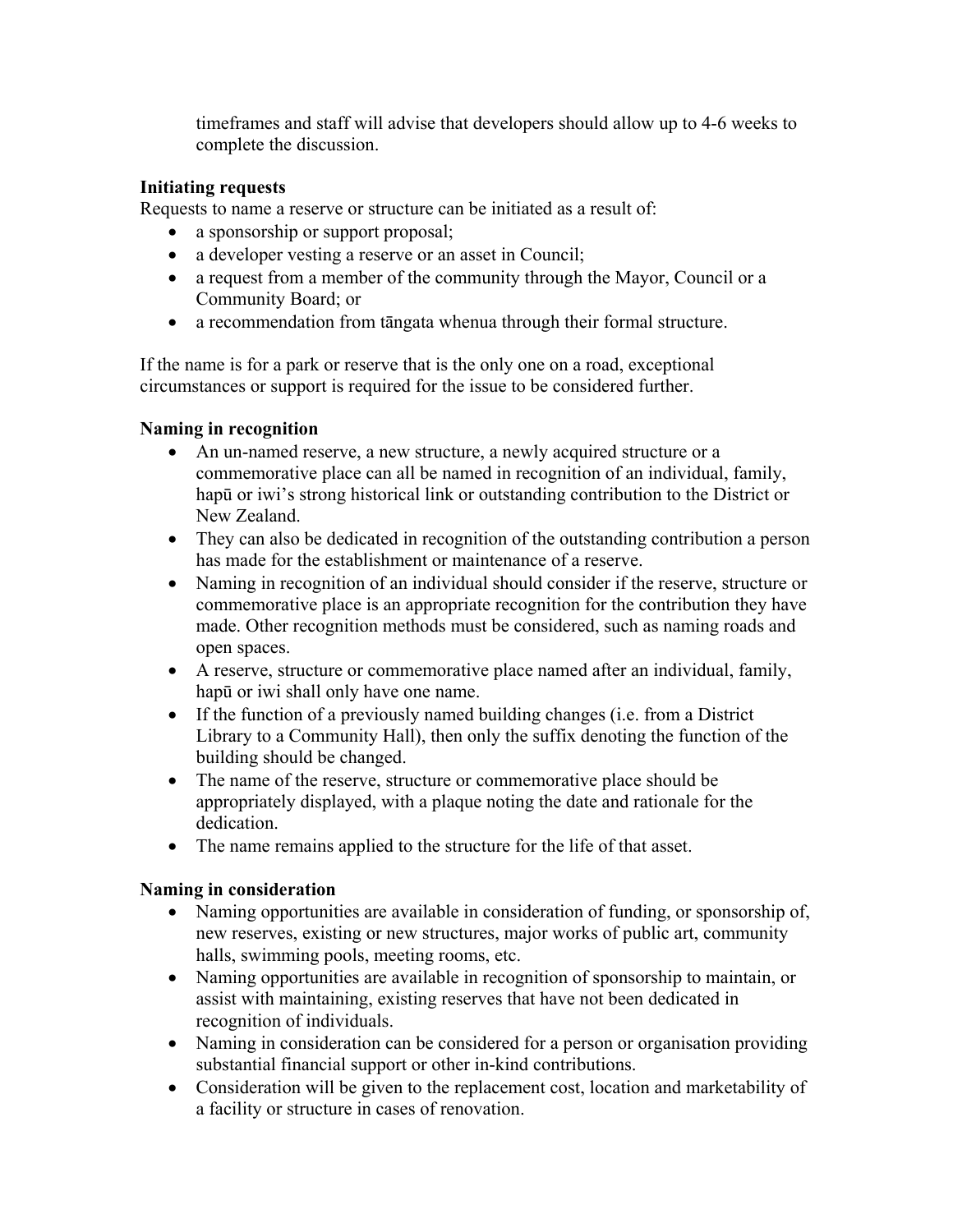- A Naming Rights agreement will generally be for a finite period of not more than 10 years.
- Naming Rights may be transferred to another asset by mutual agreement between the Council and the person or organisation.
- Naming Rights may only be transferred to another organisation by mutual agreement between all the named parties (i.e. during a take-over of a company).
- Naming Rights must not be traded between organisations.

#### **Functional Names**

• All structures named after an individual, family, hapū, iwi or organisation must include an appended functional appellation to assist in its identification (such as the June Rowland Lookout, Te Āti Awa Park).

#### **Location and Functional naming**

• Reserves and structures can be named based on the function of the structure and physical location (i.e. Waikanae Beach Hall).

### **Installation and Maintenance of Signs**

- Projects that result in named Council-owned structure are to include the cost of signage in the project. The maintenance of signs will then be met by Council and will be included in Asset Management Plans and maintenance budgets.
- Council shall pay the cost of installation and maintenance of current structures that are named in recognition or through sponsorship.
- Where a development company has erected its own ornamental nameplate for an asset that is vested in Council, and that ornamental nameplate is damaged or stolen, then the Council shall not be responsible for the repair or replacement of that nameplate. Council may or may not elect to replace the sign with one of its choice.

## **Relevant Legislation**

The New Zealand Geographic Board guides the official naming process for locality and landscape features. They are directed by the New Zealand Geographic Board Act 1946. Generally this is for reserves of national significance.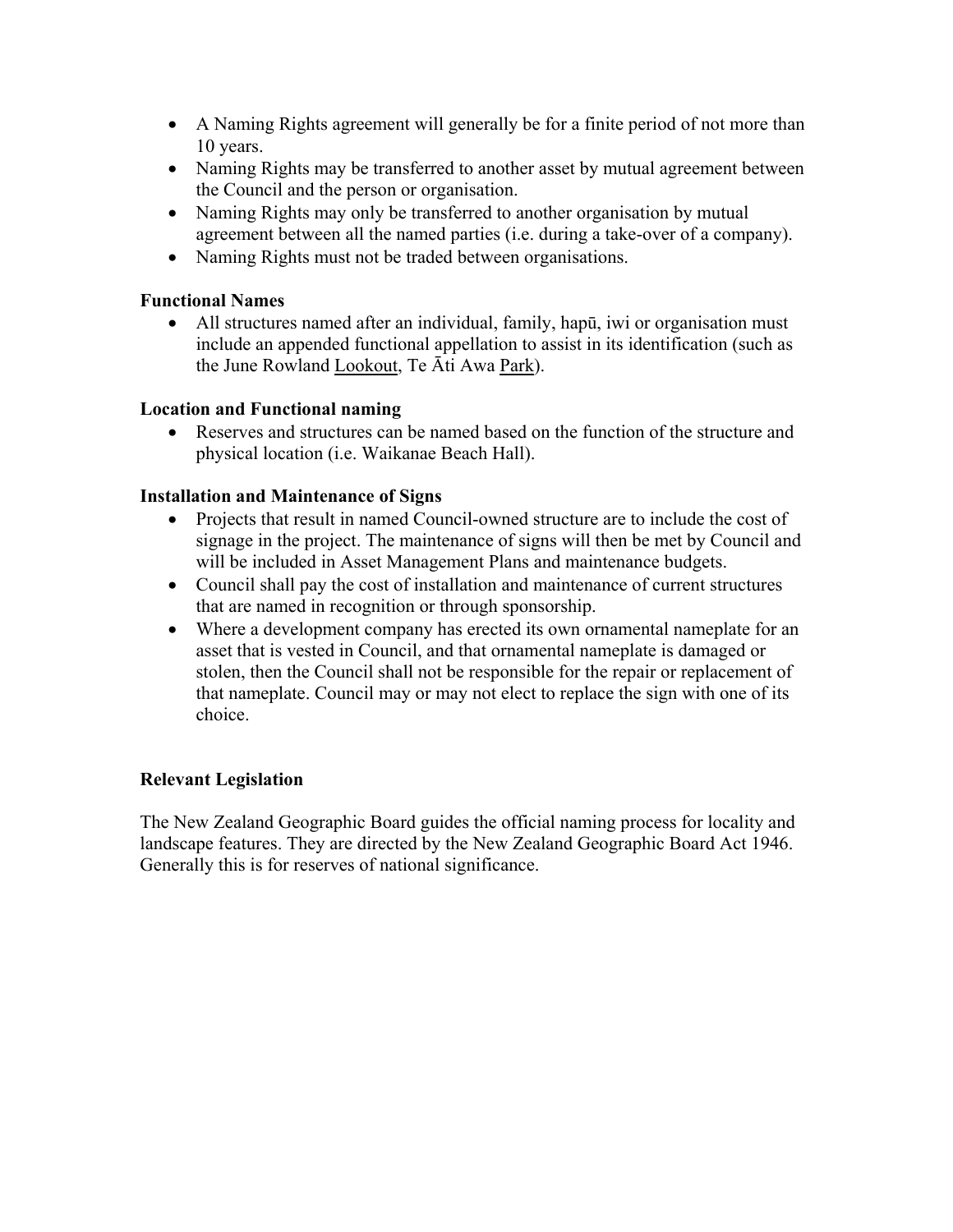## *Application of the Policy*

#### **Responsibilities of Community Boards**

#### **1. In response to community suggestion**

- Requests from the community are to be made to Community Boards.
- The Community Board should consider the request and if acceptable request a report from Council staff.
- The Community Board is to provide staff with options for naming a reserve, structure or commemorative place, their recommendations and rationale for inclusion in the final staff officer's report.

#### **Project Managers and Asset Managers**

#### **1. Prior to seeking sponsorship/funding support**

- Validate the suitability of the reserve, structure, part of structure, or commemorative place for naming rights.
- Provide a report to Council, committee or the appropriate Community Board.

#### **2. On gaining permission and sponsorship/funding support**

- On commissioning the reserve, structure, part structure or commemorative place, or the beginning of a sponsorship arrangement, organise an appropriate function for the sponsor (e.g. a naming ceremony) and appropriate signage to provide recognition.
- Ensure agreements are correctly recorded in Councils records system.

#### **Responsibilities of Te Whakaminenga o Kāpiti**

**1. At the start of each triennium**

- Provide updated contact list for members of Te Whakaminenga o Kāpiti.
- Where possible identify a list of contacts that may assist developers and staff to gauge appropriateness of suggested road names, or alternatives

#### **2. Ongoing**

- To maintain the above list if necessary.
- Assist staff during the year if there are difficulties in identification of a contact within a hapu.
- To monitor the effectiveness of this policy.

#### **Responsibilities of staff**

#### **1. At the start of each triennium**

• Maintain the list of iwi contacts through Te Whakaminenga o Kāpiti.

**2. On request from Developers, Community Boards, Project Managers or Asset Managers**

- Validate the names for uniqueness and appropriateness.
- Ensure consultation with appropriate iwi and other community groups has occurred.
- Where the structure is proposed to be named after a person, validate its suitability with the family or hapū. For reserves of national significance, consult with the New Zealand Geographic Board.